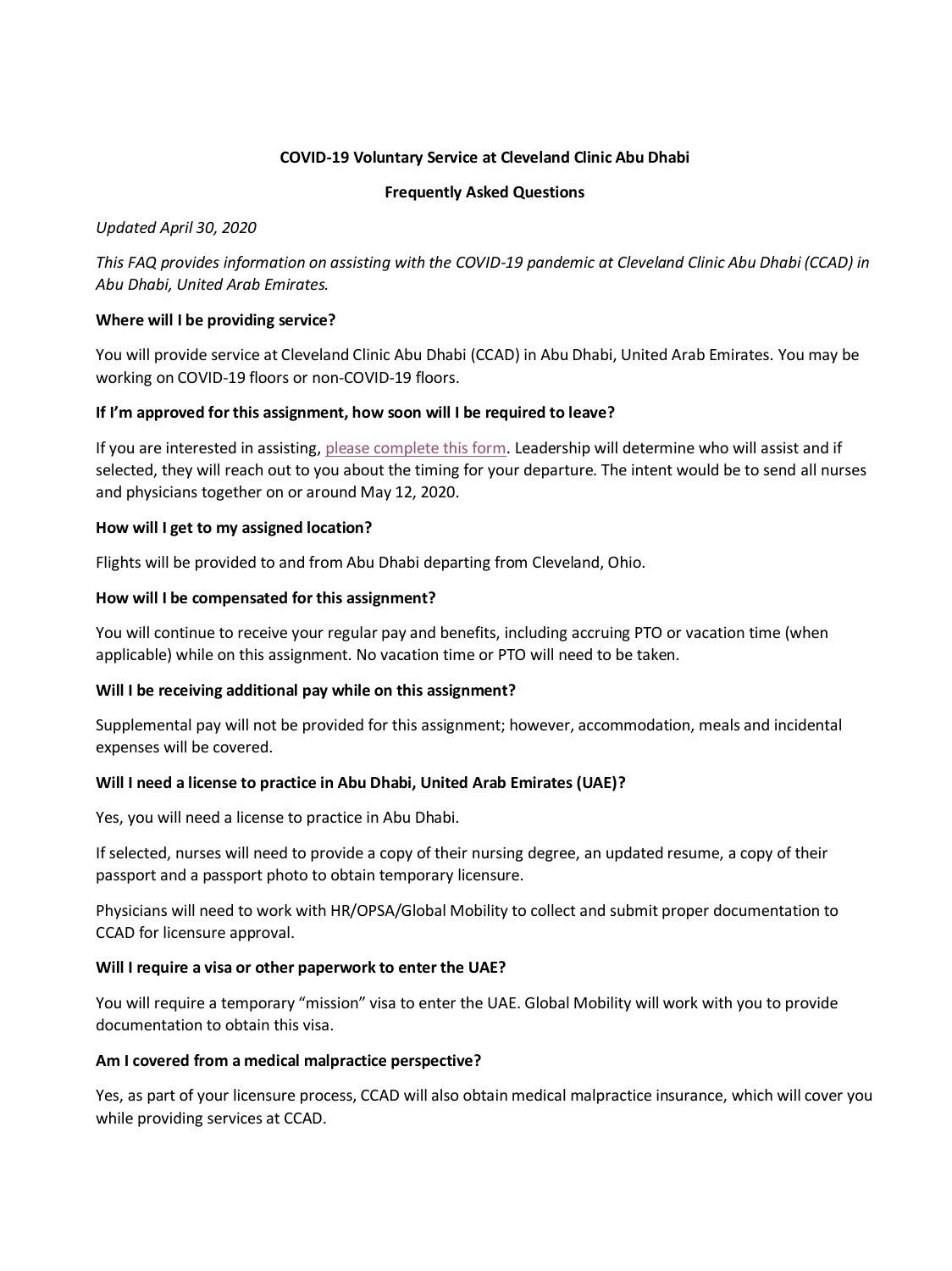### **Will any additional expenses be covered?**

Transportation, housing, meals, laundry and other incidental costs, as per the Cleveland Clinic travel policy, will be covered for the duration of your assignment. Where possible, Cleveland Clinic and CCAD will attempt to cover these costs directly, but where they cannot, you will reimbursed for out-of-pocket expenses.

### **Where will I stay in Abu Dhabi?**

Caregivers will be provided accommodations at the Rosewood Hotel, which is in walking distance of the hospital.

## **Will we have appropriate PPE available for us to use during medical care?**

Appropriate PPE, which meet or exceed Cleveland Clinic standards, will be available for clinical use.

## **Will I need to be in quarantine upon arrival to Abu Dhabi?**

Anticipated departure is on or around May 12, 2020, staying for a six-week period, inclusive of a potential quarantine entering Abu Dhabi. Caregivers would complete this quarantine in the provided accommodation. The United Arab Emirates currently urges a 14-day quarantine period for those entering the country. Cleveland Clinic Abu Dhabi leaders are working with the UAE Department of Health to shorten quarantine by sequential performance of rapid testing, which would include COVID-19 testing within 24 hours prior to departure and upon arrival. This will make a 14-day quarantine unlikely. More information will be provided prior to leaving for Abu Dhabi.

## **How long will I need to commit to this assignment?**

We ask that our nurses and physicians remain in Abu Dhabi for a 6-week period inclusive of any quarantine time in Abu Dhabi.

## **How much will I work while in Abu Dhabi?**

Caregivers will be expected to work shifts similar to the shifts they would work at their current Cleveland Clinic location.

## **What happens if there is a surge at a location within the Cleveland Clinic health system?**

Given transportation complexities, caregivers will need to remain in Abu Dhabi for the full 6-week period.

## **What happens if I get sick or test positive for COVID-19?**

While in Abu Dhabi, caregivers will receive any needed healthcare treatment at CCAD.

# **Upon my return, will I need to self-quarantine or get cleared by Occupational Health before returning to work at CCF?**

When you return from assignment you will need to call the Caregiver COVID-19 Hotline at 216.445.8246 to be screened and cleared by Occupational Health to return to work. Although international travel requires a quarantine before return to work, in high-need areas, caregivers can return to work after speaking with Occupational Health, wearing a mask at work and performing daily symptom checks. Occupational Health requirements are subject to change.

## **Will I be allowed to take any time off when I return from the assignment?**